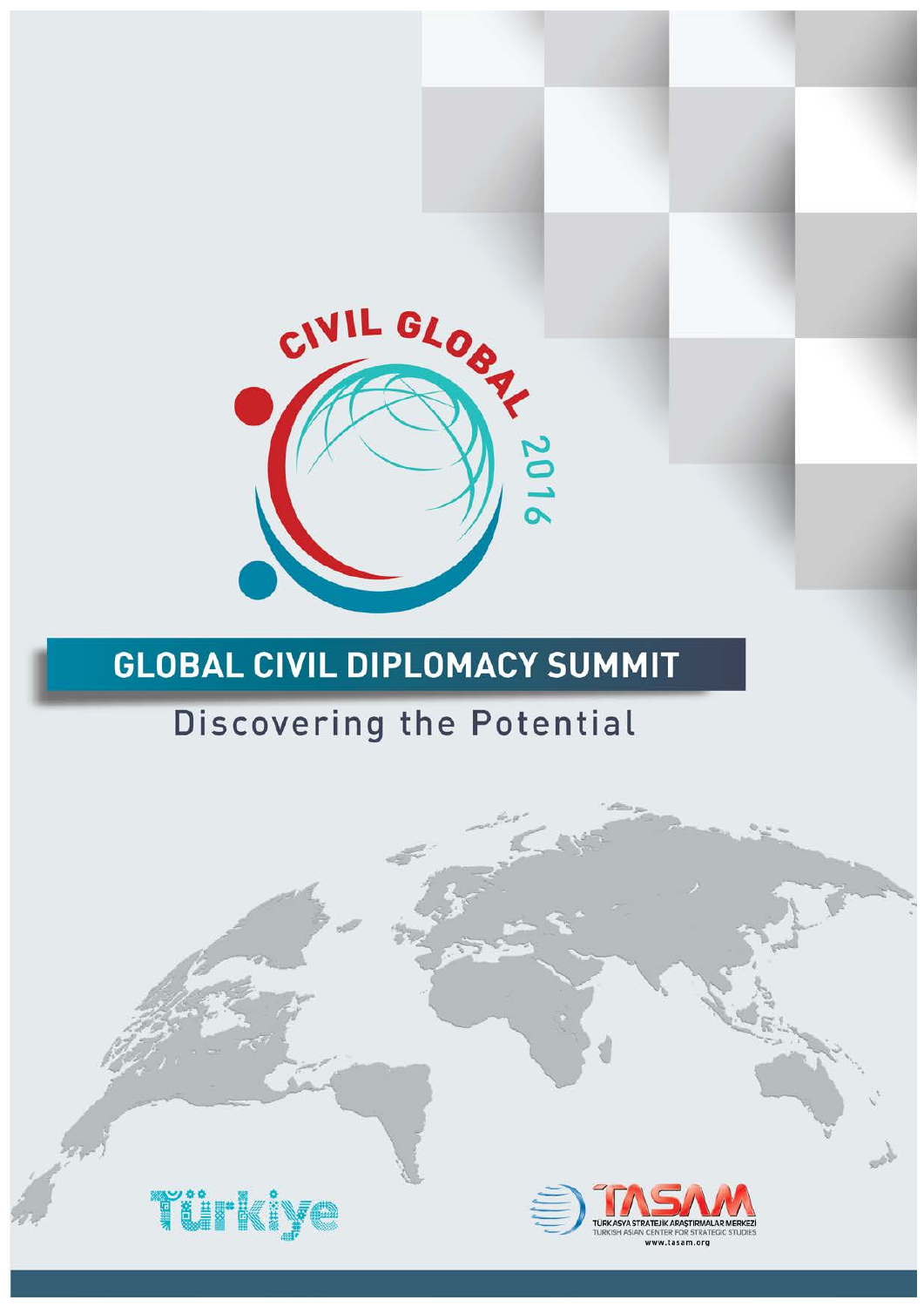

Discovering the Potential

# **STRATEGIC VISION DOCUMENT CIVIL GLOBAL 2016**

# **GLOBAL CIVIL DIPLOMACY SUMMIT "Discovering the Potential" ( 20-22 April 2016, Pullman Istanbul Hotel, Istanbul )**

The globalization process has forced the countries economically, politically and sociologically to face with three basic phenomenon; "**integration**", "**micro nationality**" and "**unpredictability**". All of these phenomenon have forced the traditional forms of international relations and have pushed the countries to search of new foreign policy instruments.

**"Civil Diplomacy"** is one of the top instruments. It has really great share in the highly dynamic construction process that several values such as democracy and human rights have begun to form common values system, which has been shared by the societies.

Turkey will be able to handle easier with the recent challenges if it decides to mobilize all of its institutional civil diplomacy instruments in sub-regional and identical issues at a global scale. At this point, we should overcome the political obstacles before all. This solution, which is directly related with **the political wills** of the related countries, is possible with overcoming the prejudices based on the national benefits, the adherences related with the identity and the historical baggage among the countries. The countries have been trying to strengthen the channels of **civil diplomacy** also known generally as "second track diplomacy" because of recovering the decrease of impact and efficiency of traditional official diplomacy based on being unable to go across the certain treatment forms and legal limitations.

One of the most important factors of civil diplomacy is the increase of **interaction among the business premises** and another one is the increase of **cultural interaction among the societies**. And another important part is the activities hold by **academic premises and think tanks**. Besides of these three basic factors, **sectorial diplomacy channels** that have been using the strong instruments in the recent years have been occurred. By the civil diplomacy, the sides can make the exchange of views in a wider frame without feeling themselves under the pressure of hard rules of the official diplomacy; can develop a perspective and cooperation; can suggest decision options that are necessary for the policy.

Turkey has an exclusive location among the countries in the world in terms of diplomatic experiences and applications. Indeed, historical background has a great share in that case. However, it is obvious that highly comprehensive relations in terms of economy and culture can't be brought to the wanted level only with the activities hold on official diplomacy track.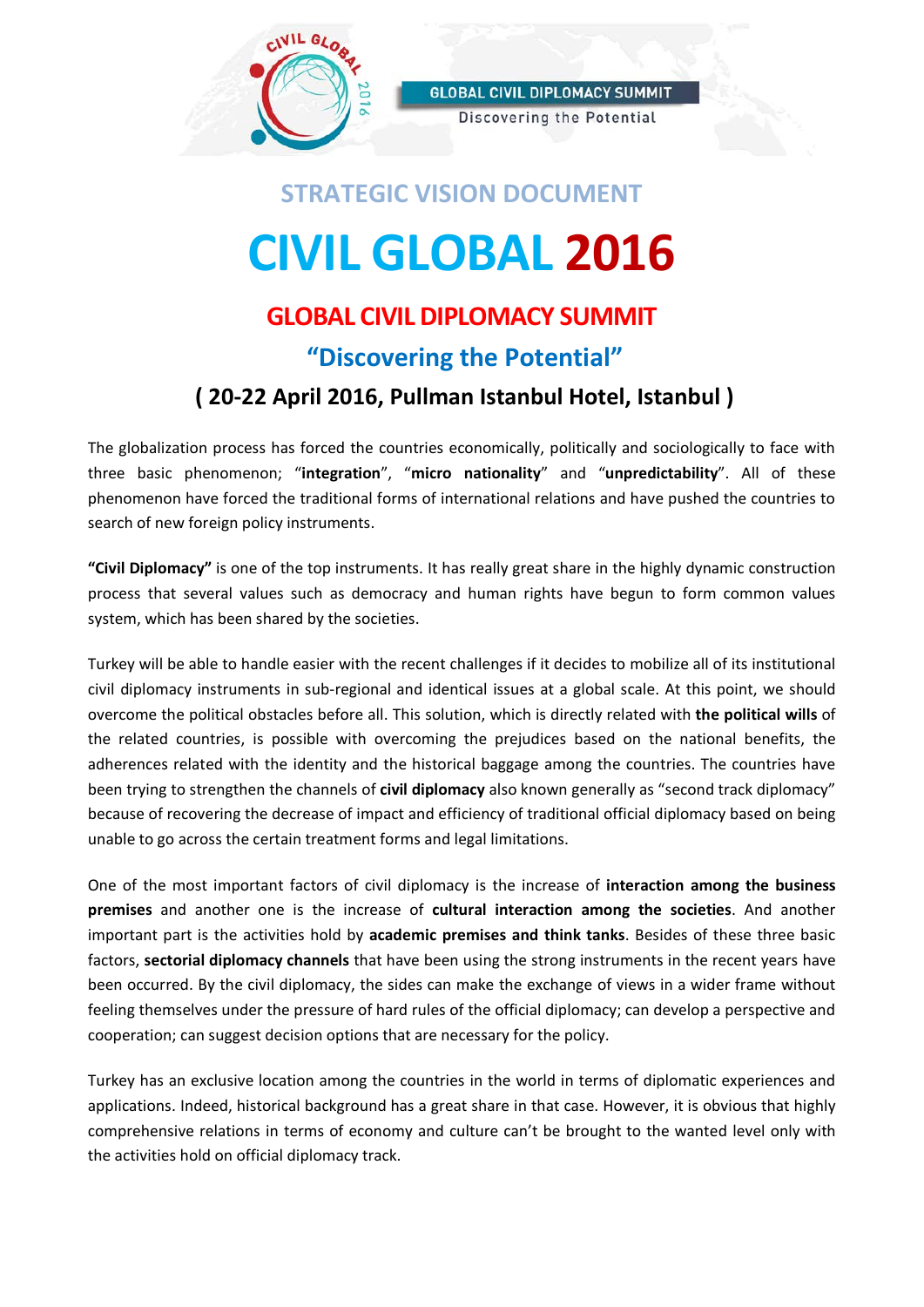

Discovering the Potential

Also, there has been a great share that the civil society mentality hasn't been developed enough in Turkey and then civil diplomacy culture has begun to develop only since the 1990s. We should also underline the fact that active civil think tanks have been appeared institutionally in this period for the first time. There is another reason for this lateness that the outsourcing of Turkish economy has begun since the 1980s.

Because of these and similar reasons, **also Turkey has felt the heavy load of the obligation to stay in the official diplomatic frame in a large scale while it has been developing its international relations and also Turkey has often faced with great difficulties in the case of overcoming some problems** like lots of countries. **It is important to deepen mutually the civil diplomacy channels in a global scale** for overcoming such difficulties easier, strengthening the economic and political efficiency and increasing the decision options in the next period. The cooperation and suggestions will provide an important contribution to display **an active position in the international field** by Turkey.

All big, middle or small countries should make the cooperation or produce the alternative solutions to face the global problems such as economic crisis; the danger of famine; the security of energy, water and nourishment; environmental problems; drugs; human trafficking and the counterterrorism. At this point, the most important case for Turkey is the question of **how the global developments will be shaped at the end of the solution researches**.

The nation states are the factors, who produce values when they make cooperation according to their economic, political and cultural futures; but in the same time who have a potential to harm each other so much when they are contrast, in the globalizing world if we observe them in a historical and geopolitical perspective.

If we observe the cooperation opportunities, Turkey is at the level of holding **common projects** by developing **multilateral policies** (Africa, Balkans, Black Sea, the Middle East, the Middle Asia, South Asia, Far East, Latin America, countries of NATO and Arab countries etc.) with the other countries and international institutions.

In this case, official state institutions should direct institutional inventory in a flexible frame. It is highly important to move present studies to the forward levels and prevent the repetitions for ignoring the source waste in the activities of official or non-official institutions.

In addition, it is significant to remove mismatches based on vision and application among different institutions. So, we should complete the activities related with "civil diplomacy" inside of the country, and then we should describe the role of different institutions and actors without creating a complexity or source waste.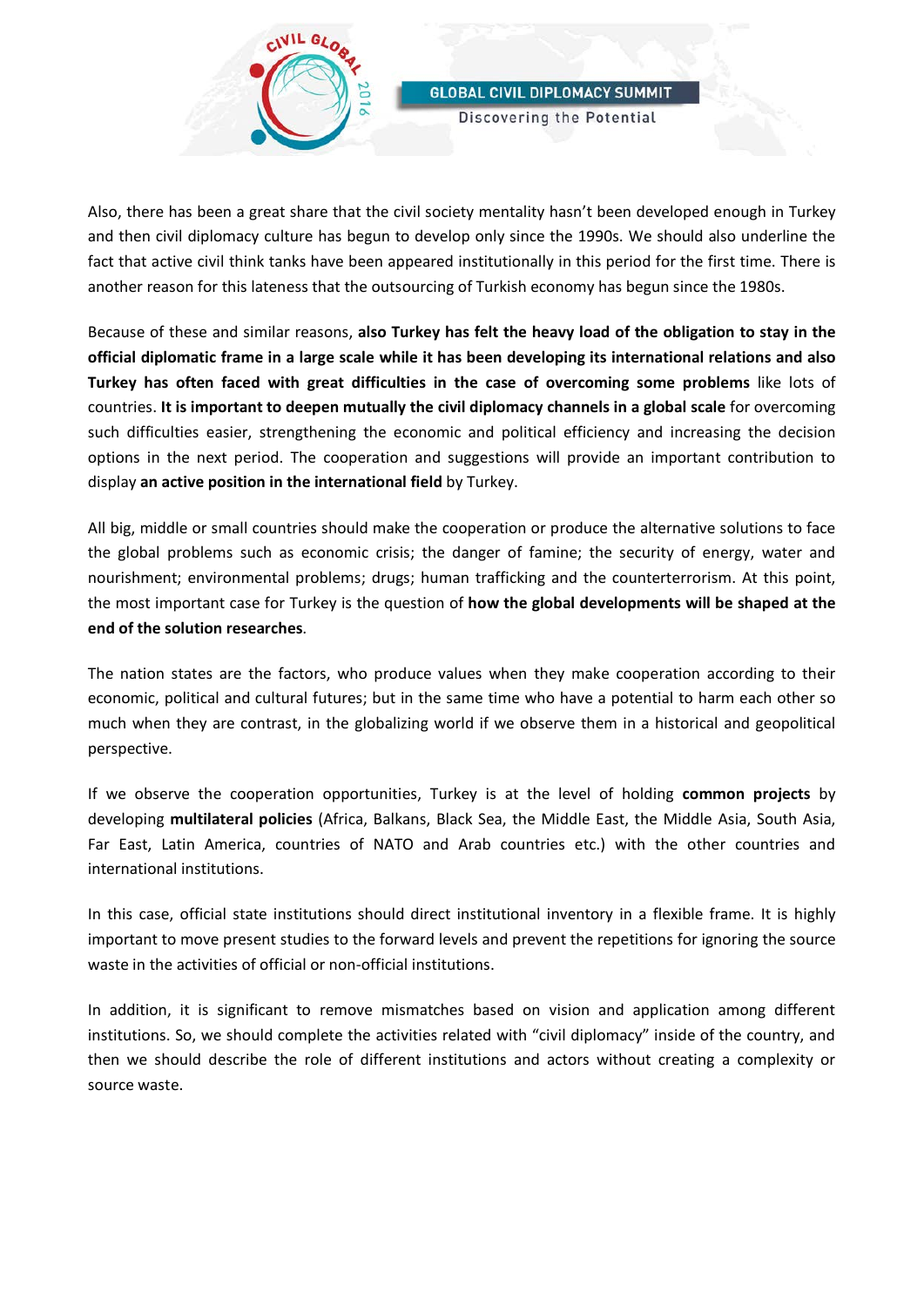

Discovering the Potential

The developments in the transportation and communication technologies have pinned down the countries in the same scale with Turkey to assimilate gradual strategic approaches which can use the civil diplomacy instruments well and enhance to the furthest countries by finding inadequate the close regions.

It is essential to require civil diplomacy channels in the deepening the relations with **Turkic and Islamic World** in the level of identity; with the institutions such as **EU, SCO, OIC and NATO** in terms of international institutions; with **the Middle East, Black Sea - Caucasians, the Mediterranean and Balkans** in the regional scale; and with **Africa, Asia, Europe, Latin America, the North America and Australia** in the level of continent at the common adherence basement.

The main reference of this document is to mobilize civil capacity with all of its channels in a global scale within the **CIVIL GLOBAL 2016 | Global Civil Diplomacy Summit**, whose main theme was described as **"Discovery of the Potential"** as appropriate to the approach of **"Discover the Potential"** that has been the new country concept of Turkey; to mobilize the civil capacity with its all channels and to form **networks** with sectorial descriptions.

The prior study field of the **Summit** will be to develop the studies of TASAM that have been institutionalized in a global scale in this frame; and to encourage all civil diplomacy institutions, which promise the potential, to take stronger and fertile initiatives in their fields.

#### **Main Theme**

**Discovering the Potential: Capacity Management and Deepening**

#### **Sub - Themes**

**Awards Programme** (TASAM Strategic Vision Awards) **Continental Civil Diplomacy Building** (Africa, Asia, Europe, Latin America and Caribbean) **Regional Civil Diplomacy Building** (Balkans, Middle East, Black Sea - Caucasian, Mediterranean, Turkey)

#### **Sectorial Civil Diplomacy Building**

(Humanist Diplomacy, Defense Diplomacy, Health Diplomacy, Belief Diplomacy, Culture and Art Diplomacy, Education Diplomacy, Science Diplomacy, Business Diplomacy, Opinion Diplomacy, Water Diplomacy, Nourishment Diplomacy, Energy Diplomacy, Tourism Diplomacy, Security Diplomacy, City Diplomacy, Finance Diplomacy, Media and İnformation Diplomacy, Infrastructure Diplomacy, Service Diplomacy)

**Innovation in Diplomacy Turkey Brand in Cooperation of Development International Integrations**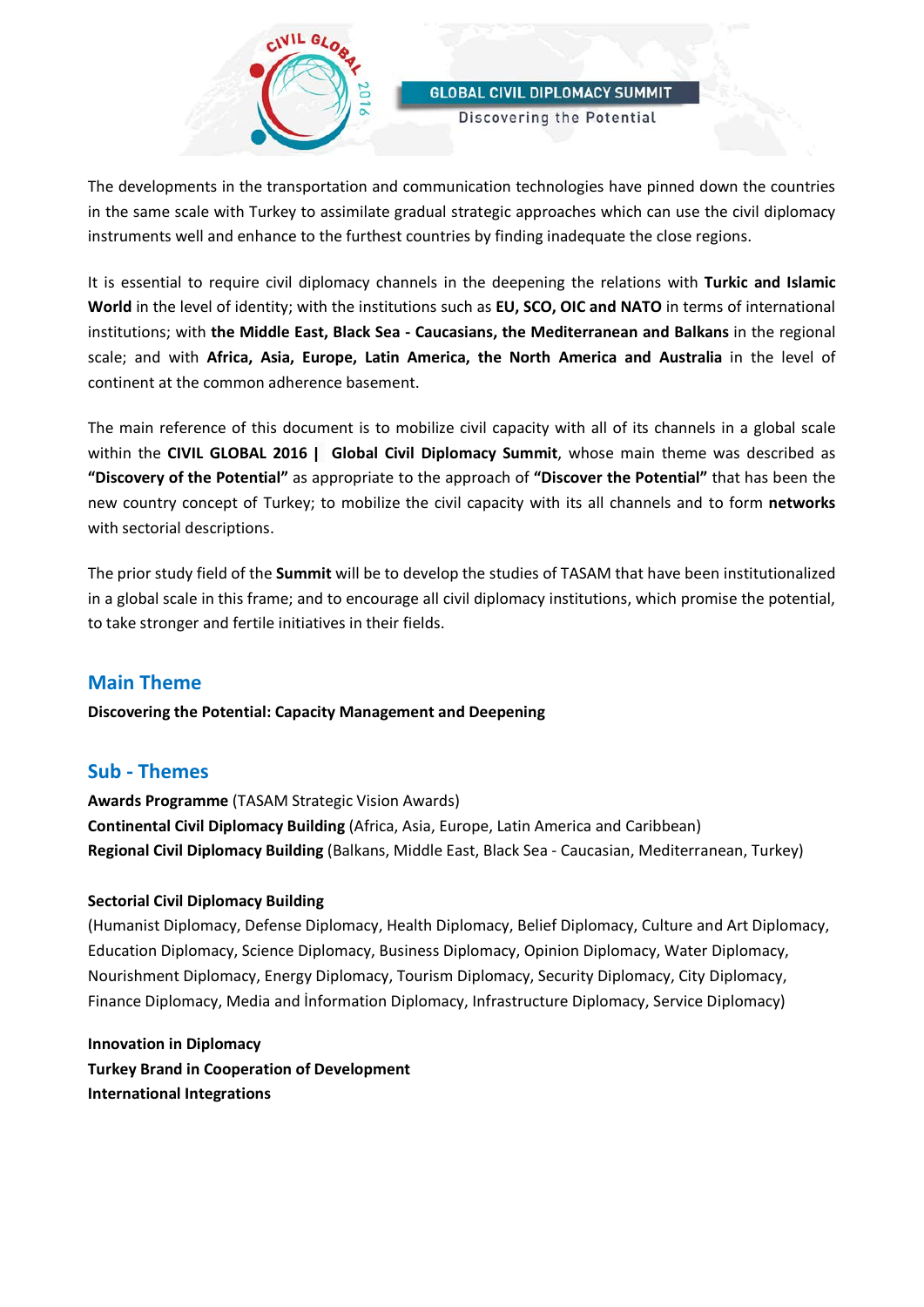

Discovering the Potential

# **CIVIL GLOBAL 2016 | SUMMIT ACTIVITIES** (DRAFT)

#### **CIVIL GLOBAL 2016 SUMMIT** ( 3 Days )

**Between 20-22 April 2016,** in **Istanbul,** within the context of **CIVIL GLOBAL 2016 SUMMIT** which will be organised with the gathering of public representatives, NGOs, private sectoral and media representatives, researchers, experts and academicians of both formal and civil disciplines from Turkey and abroad, under the main theme of **"Discovery of the Potential: Capacity Management and Deepening"**; **the Strategic Vision Awards Programme**, **Continental Activities** (4 of therm), **Regional Events** (6 of them), **Sectoral Diplomacy Workshops** (19 of them), **"Inovation in the Diplomacy" Meeting**, **"Brand of Turkey for Cooperation of Development" Meeting** and **"International Integrations" Meeting** will be organised.

## **Strategic Vision Awards Program**

#### **9th TASAM Strategic Vision Awards Presentation Ceremony**

**At the ninth of the TASAM Strategic Vision Awards** which is organised since the year of 2006 in order to honour **statesmen, politicians, bureaucrats, businessmen, institutions, artists, journalists** and **scientists**  who have made serious efforts for carrying Turkey above the level of contemporary civilizations; a ceremony will be held as a part of the summit where the awards will be presented to the winners. **The TASAM Strategic Vision Awards Presentation Ceremony formed with the attendance of 250 people** who are strategic visionaries that are notable individuals and institutions, outstanding statesmen, politicians, bureaucrats, diplomats, scientists, experts, artists, businessmen, NGOs and media managers and representatives from Turkey and around the world; will take place in the evening of the first day of the summit.

# **Civil Global 2016 Continental Events** (4 Events)

#### **2nd Turkey - Africa NGOs and Thinking Forum** (2 Days)

As a continuation of the Turkey - Africa NGO Forum organised by **the TASAM Africa Institute** on August the 14'th and 15'th 2008 (before the Turkey – Africa Cooperation Summit) with the attendance of NGOs from 45 different African Nations; under the main theme of "**Energy, Nutrition, Water Security and Humanitarian development in Africa**", with the attendance of **300 people** from relevant environments; **2nd Turkey - Africa NGO's and Thinking Forum** that aims to develop cooperation Between Turkey and African Nations regarding nutrition, energy and water policies; and that aims to create a civil society & concept-centred interaction, will take place within the summit with a scientific meeting format of **2 days.**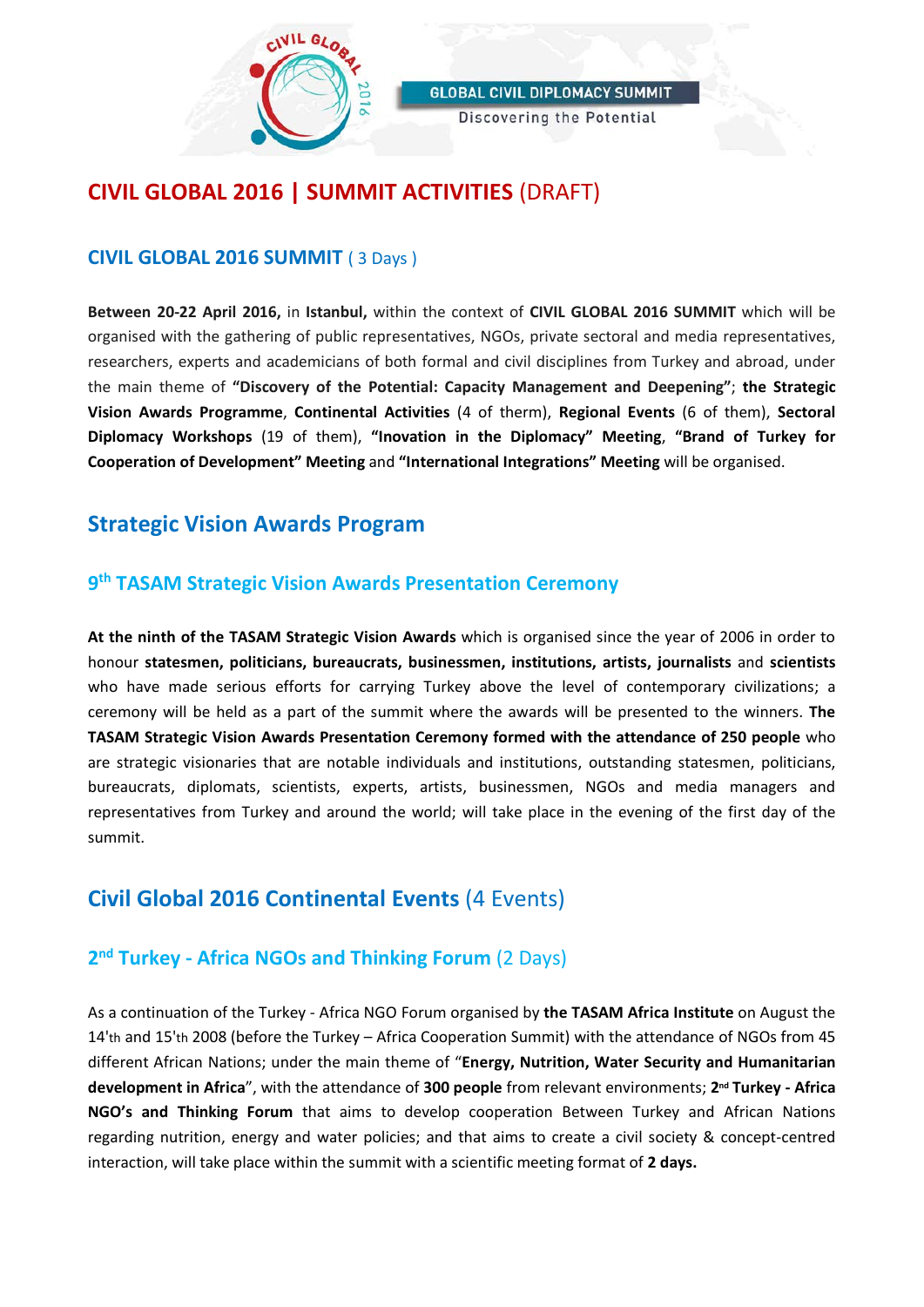

Discovering the Potential

#### **7th International Turkish - Asian Congress** (2 Days)

As a continuation of the international event which **TASAM** has been organising since 2006 under various main themes; under the main theme of "**Trance Pacific Trading and Investment Partnership**", with the attendance of **250 people** relevant environments, within the perspective of Trance-Pacific Trade and Investment Partnership; the **7th International Turkish - Asian Congress** which aims the evaluation for both Turkey and Asian countries of the positions, attitudes, possible negotiations and disputes and predictable opportunities and risks, will be held as a **2 day**-scientific meeting as a part of the summit.

#### **5th Turkey - Europe Forum** (2 Days)

As a continuation of the international event organised by **TASAM** since 2008 in Turkey and European countries; under the main theme of **"Construction of Turkey - EU Civil Diplomacy: Construction and Management of Capacity and Multi Dimensional Cooperation**"; the **7'th Turkey - EU Forum** formed of **250 people**, aims to bring together academy and business world representatives in Turkey who are working on the EU, institutions in European Countries who are also active in Turkey, and institutions that function in Europe regarding Europe and Turkey's common future. It also aims to create a network which brings together expert academic environments and think tanks, and also aims to contribute into the improvement of Turkey – EU relations. This forum will be formed of **250 people**, and will be a part of the schedule of the summit as a **2 day**-scientific programme.

#### **3rd Turkish - Latin America and Caribbean Congress** (2 Days)

As a continuation of the international activity that **TASAM** organised in Istanbul in 2009 and in Ankara in the year of 2010; under the main theme of "**Strategic Cooperation and Los Turcos**", the **3'rd Turkish Latin America and Caribbean Congress** formed of 200 people aims to; study the immigrations made from the Ottoman Empire to Latin America years ago, academically and within the context of foreign policy; to contribute into creating ways of communication between us and the civilization who still call themselves "Los Turcos" (the Turks). The congress that will last **2 days** will be held as a scientific meeting.

# **Civil Global 2016 Regional Events** (6 Events)

#### **4th International Middle East Congress** (2 Days)

As a continuation of the international event organised and institutionalised by **TASAM** continuously since 2010; under the main theme of **"Turkish - Arab Relations: Multi Dimensional Security Building"**, by bringing together a large amount of people experts on their areas; the **4th Middle East Congress** that will be formed of **250 people,** will provide the opportunity of a broad discussion of capacity and opportunities in the Balkans. This forum will last for **2 days** and will be held as a part of the summit.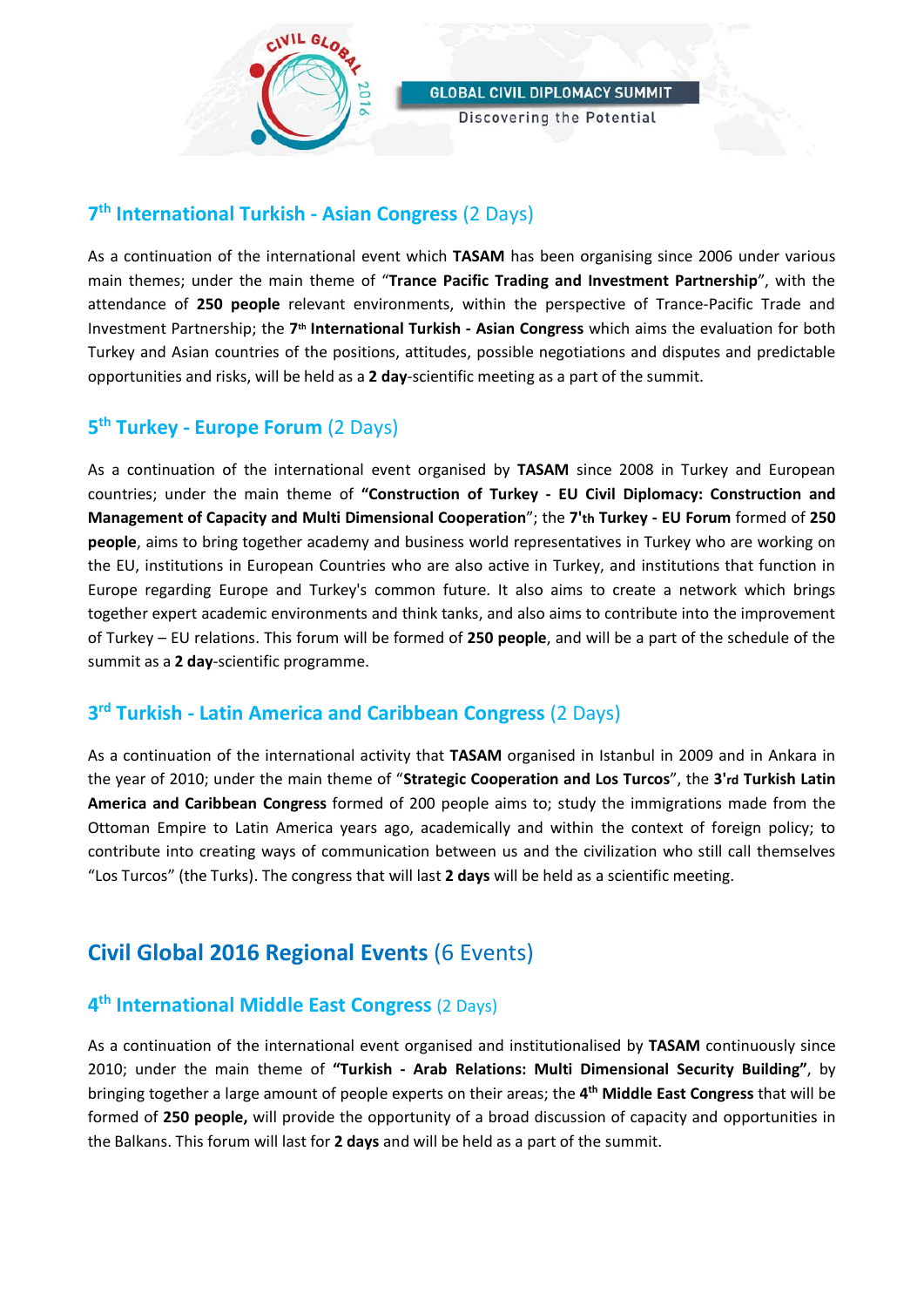

Discovering the Potential

#### **8th International Balkan Forum** (2 Days)

As a continuation of the international event organised and institutionalised by **TASAM** annually since 2008; under the main theme of "**Trade, Investment, Finance and Competition**", by bringing together a large amount of people experts on their areas; the **8th International Balkans Forum** that will be formed of **250 people,** will provide the opportunity of a broad discussion of capacity and opportunities in the Balkans. This forum will last for **2 days** and will be held as a part of the summit.

#### **9th Balkan Communication Network Conference** (1 Day)

As a continuation of the annual conferences organised by **TASAM** since 2010 as part of the **Balkan Communication Network** built in 2005 with the attendance of think tanks from Balkan countries under leadership of the Turkish Ministry of Foreign Affairs **Strategic Research Center**; under the main theme of **"Balance in the Balkans; EU, Turkey and Russia**", with the attendance of managers and representatives of research centres and think tanks that are members of the network, in order to discuss daily topics the **9th Balkan Communication Network Conference** formed of **150 people**, will be held as a scientific meeting as a part of the summit and will last for **2 days.**

#### **International Black Sea - Caucasian Congress** (2 Days)

This international event which is to be organised by **TASAM**; under the main theme of "**'Economy, Energy and Security; New Opportunities**", will bring together a large amount of people experts on their areas. The **International Black Sea - Caucasian Congress** that will be formed of **150 people,** will last for **2 days** and will be held as a part of the summit.

#### **International Mediterranean Congress** (2 Days)

This international event which is to be organised by **TASAM**; under the main theme of "**'Economy, Energy and Security; New Opportunities**", will bring together a large amount of people experts on their areas. The **International Mediterranean Congress** that will be formed of **150 people,** will last for **2 days** and will be held as a part of the summit.

#### **"Migration in Turkey" Conference** (2 Days)

International migraiton, which is seen by **TASAM** as a rising problem in Turkey, will be examined in "**Migration in Turkey" Conference** under the main theme as "**Transformation of Opportunity and Risks in the Country from Emigrant to Immigrant**" with uniting large group of field experts to present a comprehensive exchange of views possibility will be held in **2-day** scientific meeting with **150 people** participation within the scope of the Summit.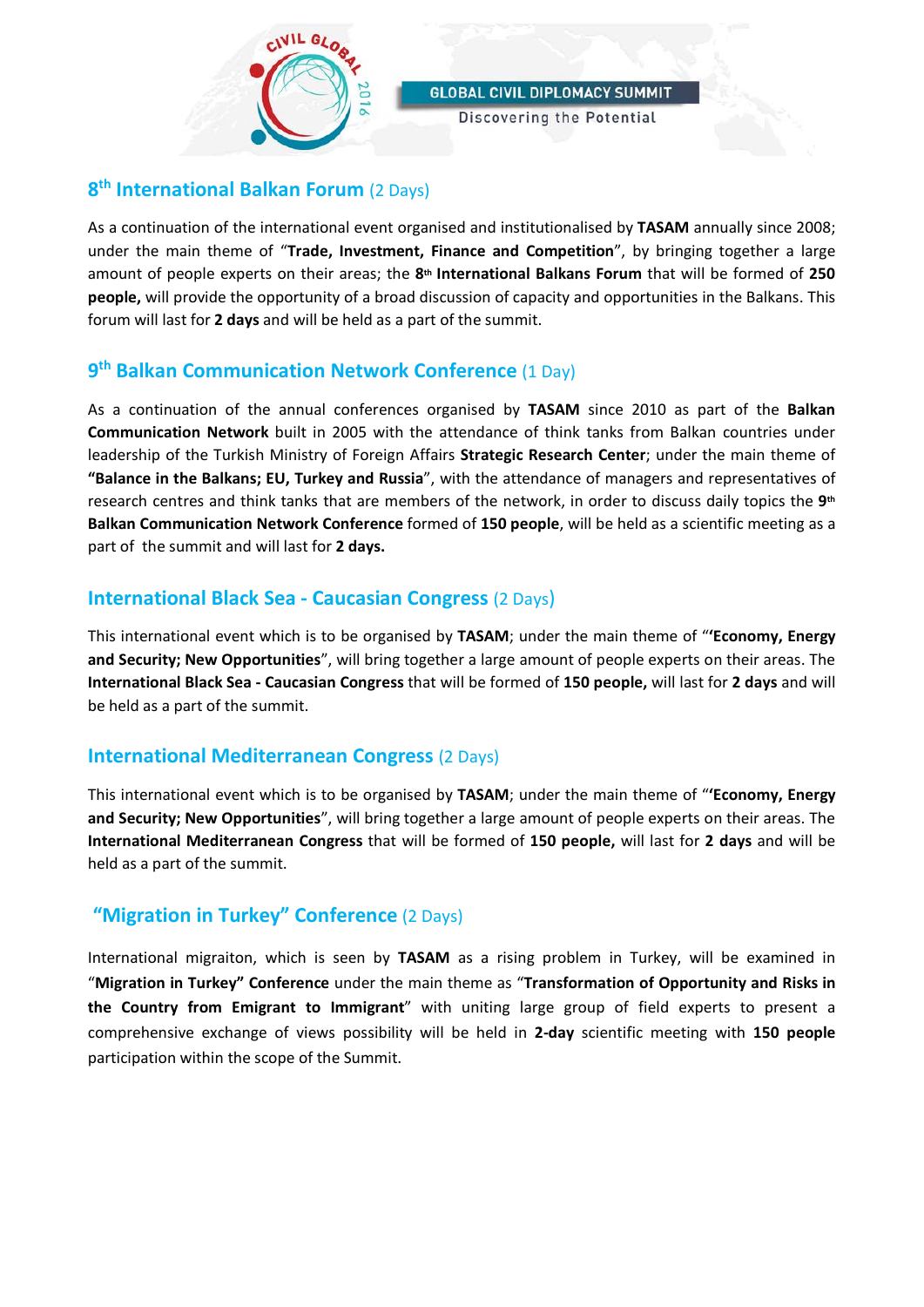

Discovering the Potential

# **Civil Global 2016 Sectorial Diplomacy Workshops** (19 Events)

**Human Diplomacy Workshop Defence Diplomacy Workshop Health Diplomacy Workshop Belief Diplomacy Workshop Culture and Art Diplomacy Workshop Education Diplomacy Workshop Science Diplomacy Workshop Business Diplomacy Workshop Opinion Diplomacy Workshop Water Diplomacy Workshop Nourishment Diplomacy Workshop Energy Diplomacy Workshop Tourism Diplomacy Workshop Security Diplomacy Workshop City Diplomacy Workshop Finance Diplomacy Workshop Media and Information Diplomacy Workshop Infrastructure Diplomacy Workshop Service Diplomacy Workshop**

Within the context of **the Civil Global 2016 Summit,** under the main theme of **"Discovery of Potential: Capacity Management and Deepening**", by separating each attendants who are public representatives, NGOs, private sectoral representatives, researchers, experts and academicians from Turkey and abroad under their own specific titles, C**ivil Global 2016 Sectoral Diplomacy Workshops** each with the capacity of **60 people** (19 of them), will have the format of a scientific meeting as a part of the summit and each one of them fill last **for 1 day**